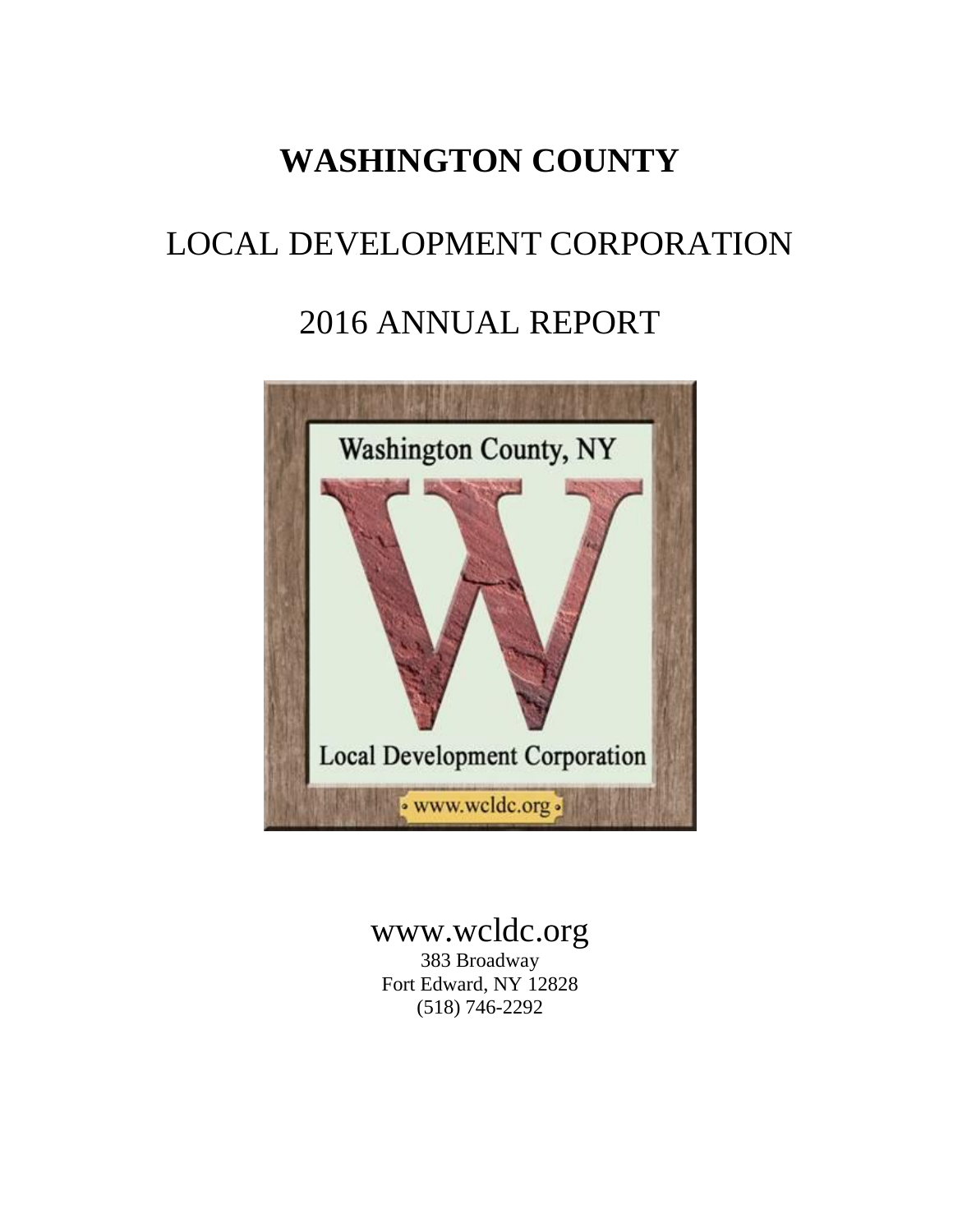| <b>LOCAL DEVELOPMENT CORPORATION</b> |                           |                       |                  |                           | 2016                  |                    |                       |                       |
|--------------------------------------|---------------------------|-----------------------|------------------|---------------------------|-----------------------|--------------------|-----------------------|-----------------------|
|                                      |                           |                       |                  |                           |                       |                    | Audit &               |                       |
| <b>TOWN</b>                          | <b>SUPERVISOR</b>         | <b>DESIGNEE</b>       | OFFICER (4)      | <b>SIGNATORY (5)</b>      | LRC(7)                | Proxy              | Finance (5)           | Governance (5)        |
| Argyle                               | Robert Henke              | <b>Jared Humiston</b> |                  |                           | <b>Jared Humiston</b> | Robert Henke       | <b>Jared Humiston</b> | <b>Jared Humiston</b> |
|                                      |                           |                       |                  |                           |                       |                    |                       |                       |
| Cambridge                            | Cassie Fedler             |                       |                  |                           |                       |                    | Cassie Fedler         | Cassie Fedler         |
|                                      |                           |                       |                  |                           |                       |                    |                       |                       |
| <b>Dresden</b>                       | George Gang               |                       |                  |                           |                       |                    |                       | George Gang (c)       |
| Easton                               | Daniel Shaw               |                       |                  |                           |                       |                    |                       | Daniel Shaw           |
| Fort Ann                             | <b>Richard Moore</b>      |                       |                  |                           |                       |                    |                       |                       |
| Fort Edward                          | <b>Mitchell Supernant</b> |                       |                  | <b>Mitchell Supernant</b> |                       |                    |                       |                       |
| Granville                            | <b>Matt Hicks</b>         | <b>Jay Niles</b>      |                  |                           | <b>Jay Niles</b>      | <b>Matt Hicks</b>  | <b>Jay Niles</b>      |                       |
|                                      |                           |                       |                  |                           |                       |                    |                       |                       |
| Greenwich                            | Sara Idleman              | Rich Norman           | <b>Treasurer</b> |                           | <b>Rich Norman</b>    | Sara Idleman       | Rich Norman (c)       |                       |
| Hampton                              | David O'Brien             |                       | Secretary        | David O'Brien             | David O'Brien         |                    |                       | David O'Brien         |
| <b>Hartford</b>                      | Dana Haff                 |                       | V-Chair          | Dana Haff                 | Dana Haff             |                    |                       |                       |
| Hebron                               | <b>Brian Campbell</b>     |                       |                  | <b>Brian Campbell</b>     | <b>Brian Campbell</b> |                    |                       |                       |
| Jackson                              | <b>Jay Skellie</b>        |                       |                  |                           |                       |                    |                       |                       |
| Kingsbury                            | Dana Hogan                |                       |                  |                           |                       |                    |                       |                       |
| Putnam                               | John LaPointe             |                       |                  |                           |                       |                    |                       |                       |
| Salem                                | <b>Seth Pitts</b>         |                       | Chair            | Seth Pitts                | Seth Pitts (c)        |                    | Seth Pitts            |                       |
| <b>White Creek</b>                   | <b>Robert Shay</b>        | <b>Marion Watkins</b> |                  |                           |                       | <b>Robert Shay</b> |                       |                       |
| Whitehall                            | George Armstrong          |                       |                  |                           |                       |                    |                       |                       |
|                                      |                           |                       |                  |                           |                       |                    |                       |                       |
|                                      |                           |                       |                  |                           |                       |                    |                       |                       |
|                                      |                           |                       |                  |                           |                       |                    |                       |                       |
| Staff                                | Position                  |                       |                  |                           |                       |                    |                       |                       |
| Deanna Derway                        | President                 |                       |                  |                           |                       |                    |                       |                       |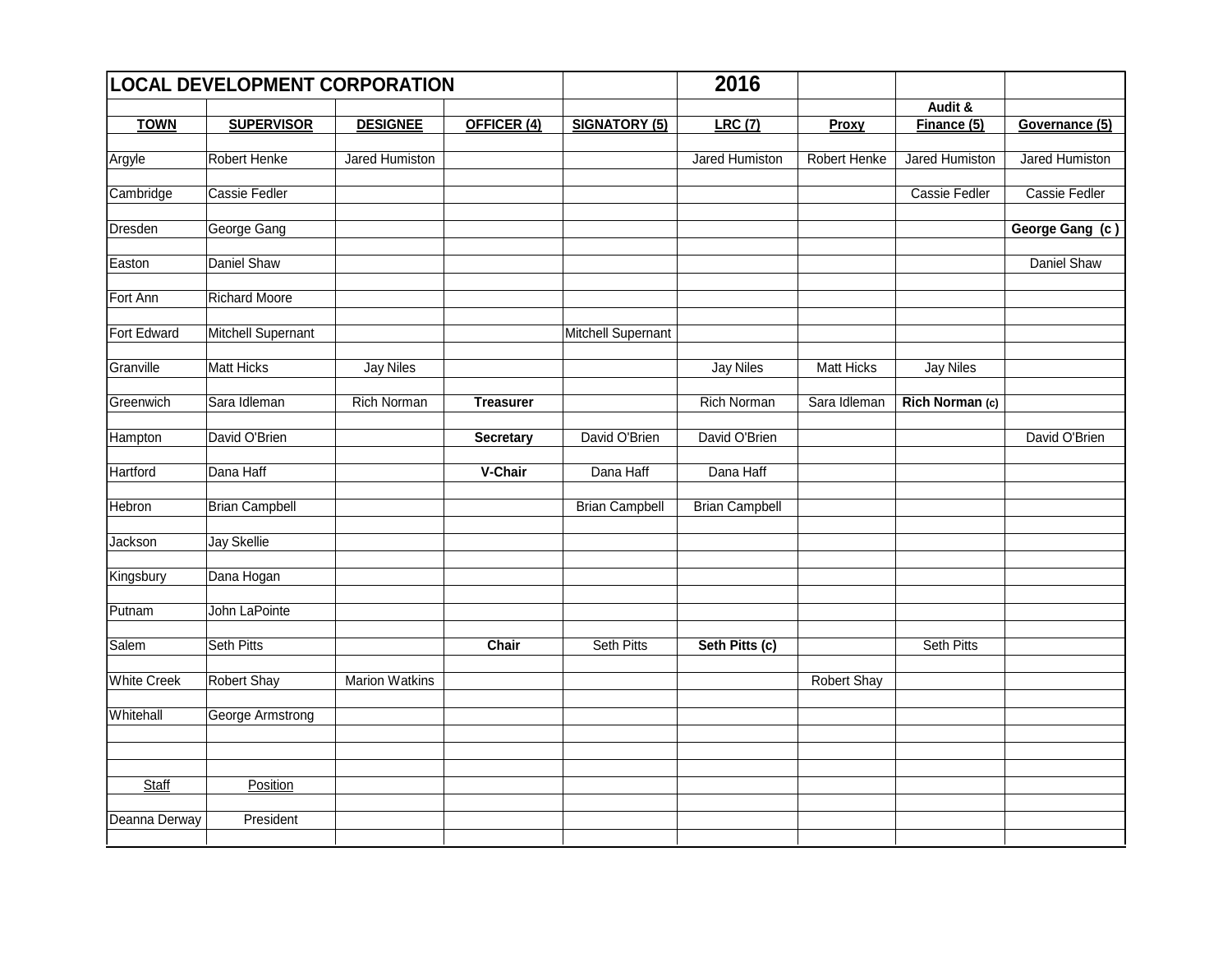# **Table of Contents**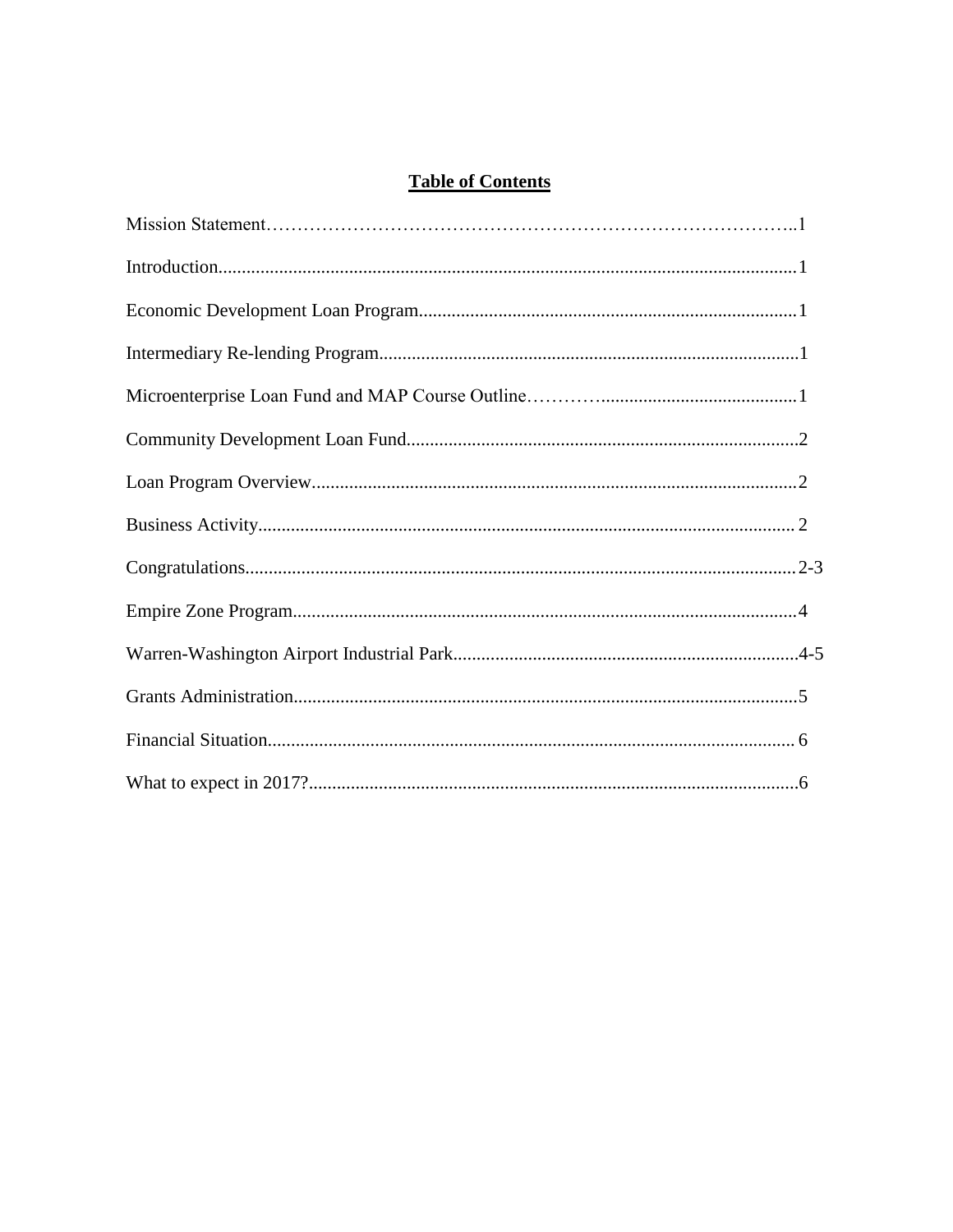## **Mission Statement**

The Mission of the Washington County Local Development Corporation, a not-for-profit entity, is to stimulate economic development activities that encourage investment in Washington County, NY. The WCLDC will serve as a resource to retain and increase employment opportunities, encourage the expansion and growth of existing businesses, and attract new businesses to Washington County, NY. Fostering employment opportunities for Washington County residents while expanding and increasing the tax base are key objectives of the WCLDC. The WCLDC will seek to further its mission through the provisions of low interest loans to businesses.

## **Introduction**

The primary service offered by the WCLDC is lending. Financing entrepreneurs, supporting company expansions, equipment purchases and real estate investments are just a few of the services available. Another priority is partnerships; we frequently work with financial institutions to assist businesses, as well as offer community development investment programs for developers. The WCLDC consistently collaborates and engages with strategic regional economic development agencies and statewide organizations to ensure resources, programs and funding streams to best serve existing businesses and startups are available. Whether its equipment for upgrading existing machinery, adding production lines, buying or building a facility, working capital or job creation; the WCLDC has programs with funding options to encourage growth and job creation across all sectors throughout the county.

# **Economic Development Loan Program**

There were no loan closings in 2016 under this program.

At year end, the portfolio included nine loans representing \$1.64 million, with an outstanding principal balance of approximately \$900,000. All loans were current.

## **Intermediary Re-lending Program**

There was one loan closings in 2016 under this loan program; Locust Grove Farm, Inc. for \$150,000.

At year end, the portfolio included four businesses representing \$435,000 in loans, with an outstanding principal balance of approximately \$287,000. All loans were current.

# **Microenterprise Assistance Program**

There were no loan closings in 2016 under this program.

At year end, the portfolio included three businesses representing \$60,000 in loans with an outstanding principal balance of approximately \$31,000.

Together with Warren County LDC and SUNY Adirondack Continuing Education we hosted two 10-week session of the Microenterprise Assistance Program. 40 individuals enrolled in the course in 2016, including new and expanding businesses. We welcomed Warren, Washington and Saratoga County participants in both sessions.

Our Presenters were generous in sharing both their time and professional insight with our participants. The course qualifies individuals interested in going into business, or expanding operations for a Micro loan up to \$25,000. We work with professionals in a variety of fields that volunteer their time to share their expertise, experiences and advice with the individuals interested in learning about what it truly means to go into business, or in some cases, if they're really ready to go into business or take on an expansion project.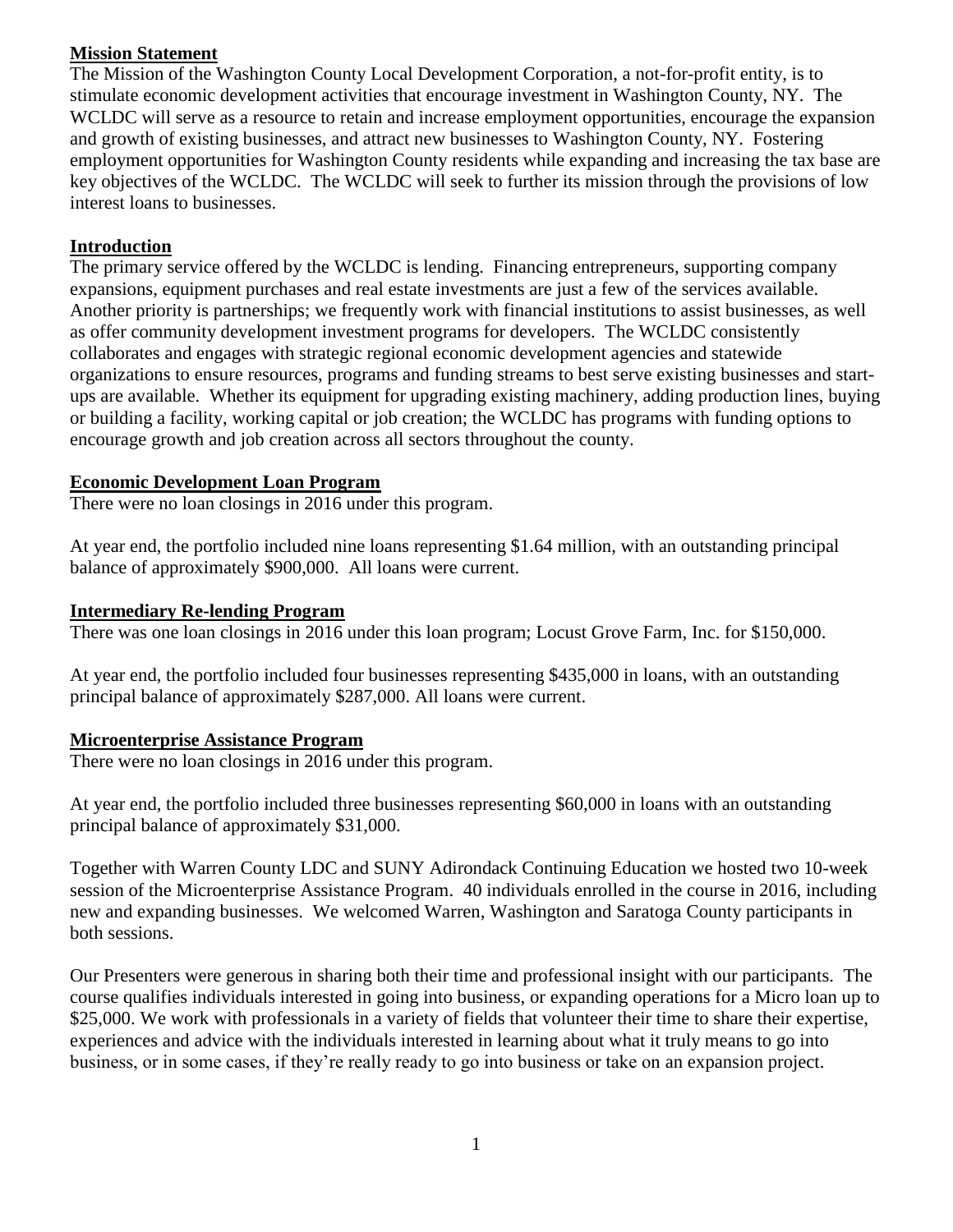# **Community Development Loan Fund**

There were seven loan closings in this loan program in 2016. The LDC assisted the following businesses: J. Euber Energy with \$50,000; J Donnelly Transport, LLC with \$55,000; 209-217 Main Street, LLC with \$65,000; Hogwash Cleaning Solutions with \$110,000; QBI, LLC with \$150,000; Dancing Ewe Farms, LLC with \$77,000; BDO Pizza, Inc. with \$50,000 (one other was approved in 2016 but, expected to close in 2017).

The portfolio, at year end, included twenty-five businesses representing approximately \$2.4 million in loans and an outstanding balance of approximately \$1.9 million. There are a three loans under this program that are behind on payments at year end, they are: South Hartford Equipment Co. (waiting for a refinance loan to come through to pay this debt off), Renaissance Grants & Planning (they are working on a payment plan for 2017), 209 Broadway Whitehall, LLC (they filed bankruptcy so we are working with the second mortgagee to market the building in hopes of selling it before pursuing foreclosure).

# **Loan Program Overview**

The WCLDC ended the year closing about \$750,000 in loans to nine businesses in a variety of industries. The loans processed throughout the year were for a myriad of projects ranging from new start-up businesses to equipment upgrades and expansions of existing businesses. As of December 31, 2016, the total portfolio included forty-one loans representing over \$4 million, with a principal balance of approximately \$3.1 million. During 2016, four businesses paid off their loans in full and no loans were written off.

Overall, we were presented with eleven loan applications for consideration. Reiterating our mission statements of past, the strategic importance of having locally controlled revolving loan funds cannot be overstated. The loans processed in 2016 created jobs in a multitude of sectors throughout Washington County.

# **Business Activity**

The WCLDC provided assistance to numerous businesses with information on issues such as tax incentives, Broadband expansion, financing programs, labor force training, site selection, utility incentives, Empire Zone program, permit requirements and socio-economic data. Our organizations effect was felt throughout the county as we met with over 100 businesses in the county and handled numerous re-location inquiries as we strive to strengthen the business climate within the county. Serving the needs of private sector employers throughout the county remains a top priority of the WCLDC. We also assisted with a multitude of support mechanisms to help sustain and grow business operations encouraging additional investment and potential expansions here. Small businesses are the engine driving job growth in our local economy and our organization is here to support the needs of companies doing business here and to ensure that they have the resources necessary to start-up remain successful, expand current capabilities or maximize additional opportunities.

# **Congratulations**

This year, The Washington County LDC and the Adirondack Regional Chamber of Commerce co-hosted and presented the twelfth (12<sup>th</sup>) annual Washington County Small Business of the Year Awards luncheon at the Kingsbury Fire Department in Hudson Falls on December 2nd.

*The 2016 Small Business Award Winners were*: M.B. Kilmer Funeral Homes, McCann's Pharmacy & Adirondack Compounding and West Signs

*Innovation & Community Commitment Award:* Zayachek Mechanical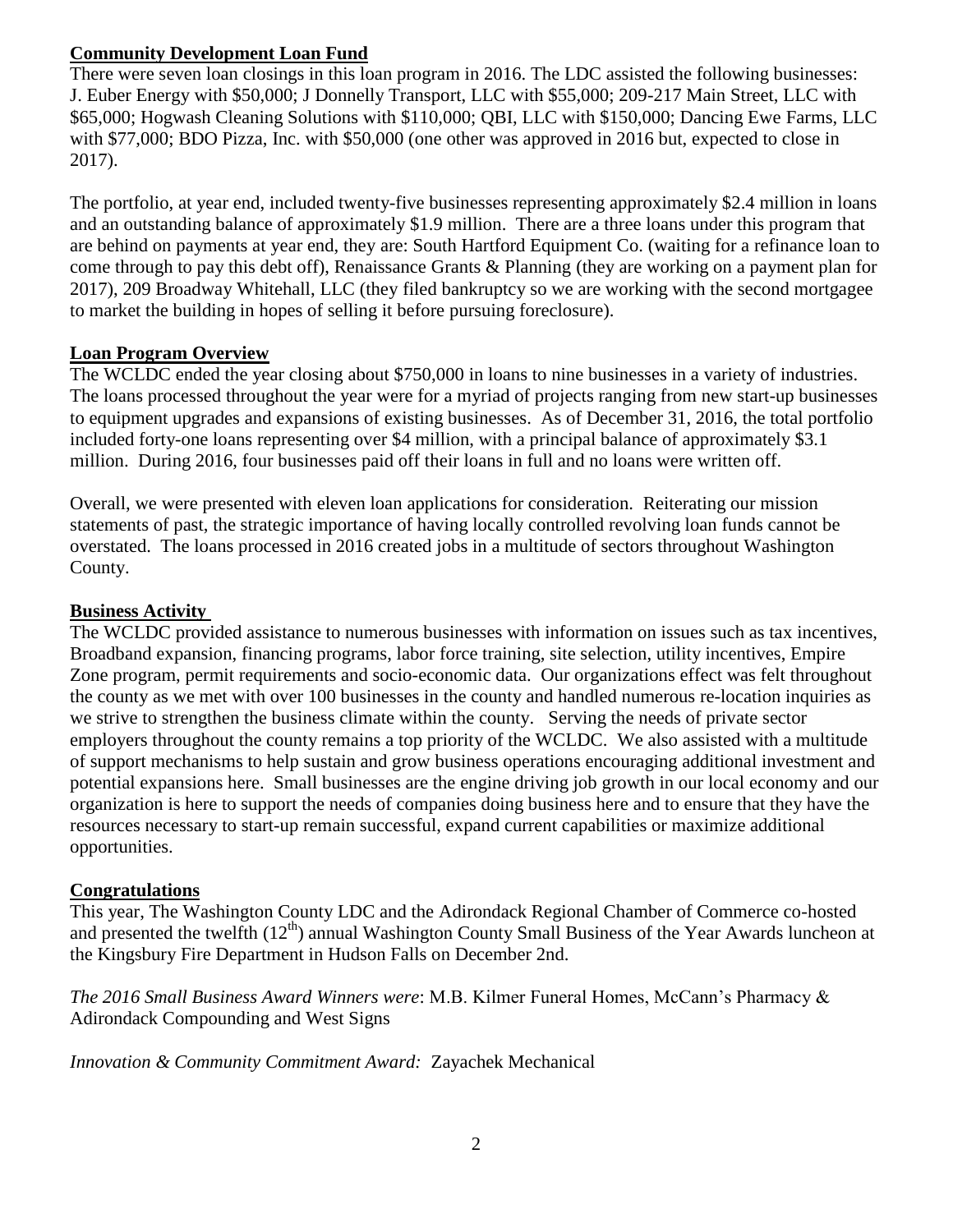*Special Recognition Award for Community Service to:* Helen Levendos – owner of New 2 U Consignment Shop

*The 2016 Nominees were:* Battle Hill Brewing Company - Cutie Pharma-Care, Inc. - Flynn Bros., Inc. Funeral Home - Hunt Companies, Inc. - Kelly & Sellar Ryan, PLLC - Kingsbury Hops - Lavenlair Farm - Maplewood Ice Co. Inc. - Pooh's Corner Preschool - Slyboro Ciderhouse - V&H Construction, Inc. - Yorkmont Farm

Each winner received a plaque engraved by Engravings by George; the beautiful green slate was donated by Evergreen Slate Company to accent the plaque and Creative Woodworking and Stone Tops created and assembled the awards. This event is truly a great time to reflect on the diverse industries operating within our county. It affords the opportunity for community leaders to better educate themselves about the business owners and their teams; their operations and what they have been able to accomplish. Tim Jansen was the Washington County Small Business Awards Selection Committee Chair. The remaining Committee members for 2016 were Tori Riley, Adirondack Regional Chamber of Commerce: Joe Melucci, Glens Falls National Bank and Trust; Tim Jansen, Wel-Dun; John Aspland Sr., Adirondack Plastics & Recycling; Jared Humsiton, Adirondack Technical Solutions; Sheridian Aiken, Morcon Tissue; Tom Albrecht, Hilltop Contruction Co; Rich Norman, Washington County LDC Treasurer and Deanna Derway, President of the Washington County LDC.

A huge thank you to the Kingsbury Fire Department; especially the Women's Auxiliary for all the hard work. Thank you to all of our generous sponsors: Platinum Level Sponsors –Glens Falls National Bank and Trust Company. Gold Level Sponsor – Doty Machine Works. Silver Level Sponsors –SUNY Adirondack. Also, thank you to the following business for donating goods or services: Media - Adirondack Broadcasting, Awards - Creative Woodworking & Stone Tops, Slate – Evergreen Slate Company.



### **2016 Small Business of the Year Recipients**

*Back Row (L to R):* Tim Jansen, Wel-Dun; Dan, Gary & Aaron West, West Signs; Jason & Richard McCann, McCann's Pharmacy; Todd & Kyle Kilmer, MB Kilmer Funeral Homes;

*Front Row (L to R):* Deanna Derway, President of Washington County LDC; Helen Levendos, New 2 U Consignment; George Kilmer, M.B. Kilmer Funeral Homes; Tori Riley, President of Adirondack Regional Chamber of Commerce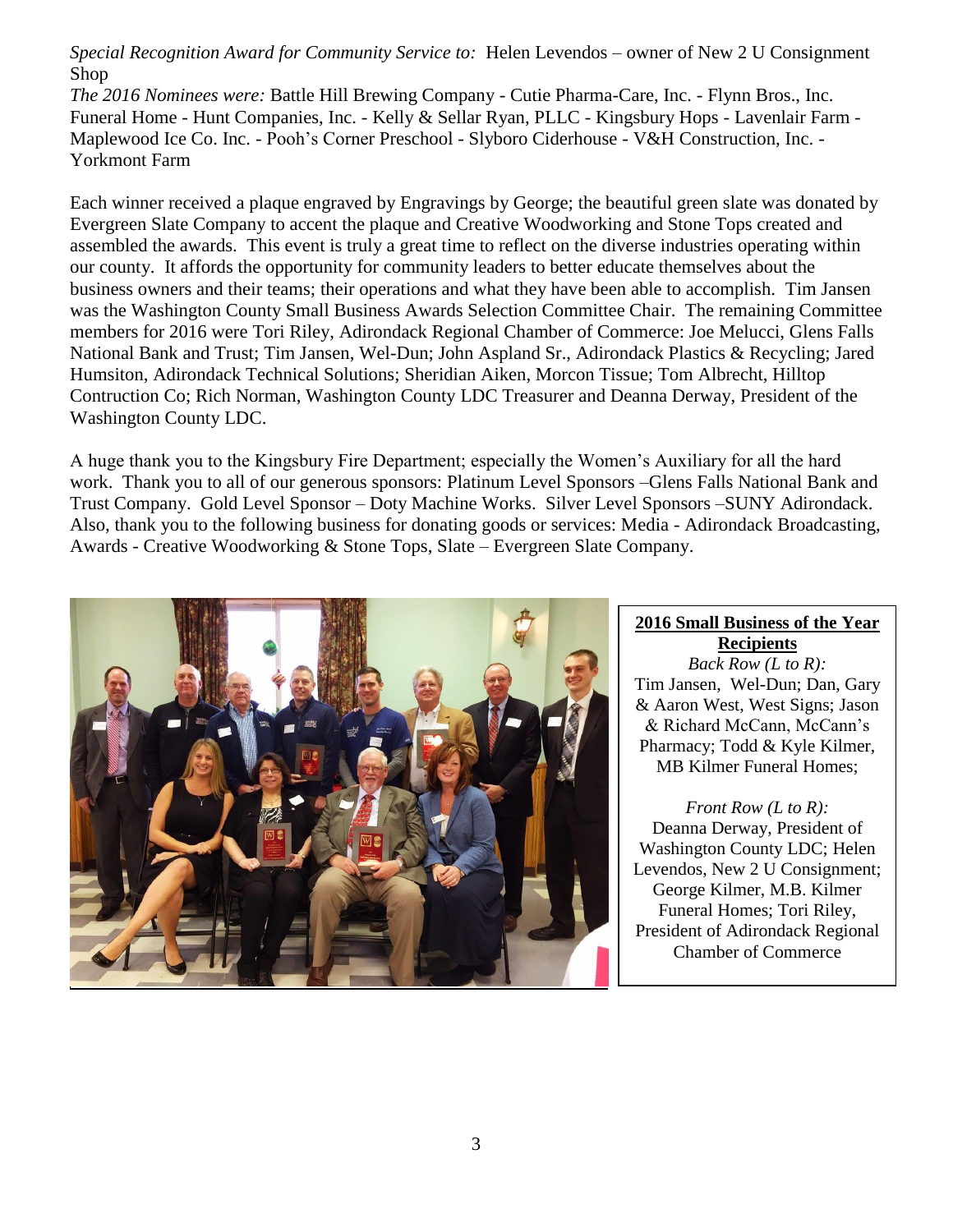#### **Empire Zone Program**

Zone certified businesses continued to invest, despite of the global economy and the climate experienced locally.

| Year | #Certified Bus.  | # Full-Time Employees \$Capital Investment |            |  |  |  |
|------|------------------|--------------------------------------------|------------|--|--|--|
|      | (as of 12/31/14) | (quarterly average)                        | (millions) |  |  |  |
| 2003 | 32               | 2,256                                      | \$29.0     |  |  |  |
| 2004 | 49               | 2,313                                      | \$24.2     |  |  |  |
| 2005 | 78               | 2,454                                      | \$18.5     |  |  |  |
| 2006 | 81               | 2,644                                      | \$22.6     |  |  |  |
| 2007 | 84               | 2,474                                      | \$21.0     |  |  |  |
| 2008 | 71               | 2,417                                      | \$54.4     |  |  |  |
| 2009 | 67               | 2,170                                      | \$87.3     |  |  |  |
| 2010 | 64               | 2,085                                      | \$86.6     |  |  |  |
| 2011 | 56               | 2,100                                      | \$18.3     |  |  |  |
| 2012 | 55               | 2,068                                      | \$19.5     |  |  |  |
| 2013 | 50               | 2,027                                      | \$19.0     |  |  |  |
| 2014 | 49               | 2,140                                      | \$19.1     |  |  |  |



In order to retain certification for the businesses already certified in our zone, WCLDC continues to provide administrative services and required documentation for the program.

When the funding from the State for the program was eliminated, the Washington County Board of Supervisors passed Resolution number 214 in order to reduce the responsibilities of the Empire Zone Administrative Board to local advocacy only. The accounting and operational responsibilities went to the Washington County Local Development Corporation committee's to oversee and audit as there is no funding moving forward. The remaining balance in the accounts will be used to continue the administrative and operational responsibilities of continuing the administration of the program for the existing businesses able to continue to take their tax credits.

### **Warren-Washington Airport Industrial Park**

Located on the border of Warren and Washington Counties in Northeastern New York, the Warren-Washington County IDA (WWIDA) is proud to announce that Phase II in Kingsbury, Washington County has been designated as "shovel ready" through New York State's Shovel Ready Certification Program. The 66-acre site on County Line Road is now prequalified for future development as a multi-tenant business and technology park. By accomplishing Shovel Ready Certification for this site in Washington County, the potential to attract developers and/or business interest is increased substantially, and the time to complete any project is significantly reduced.

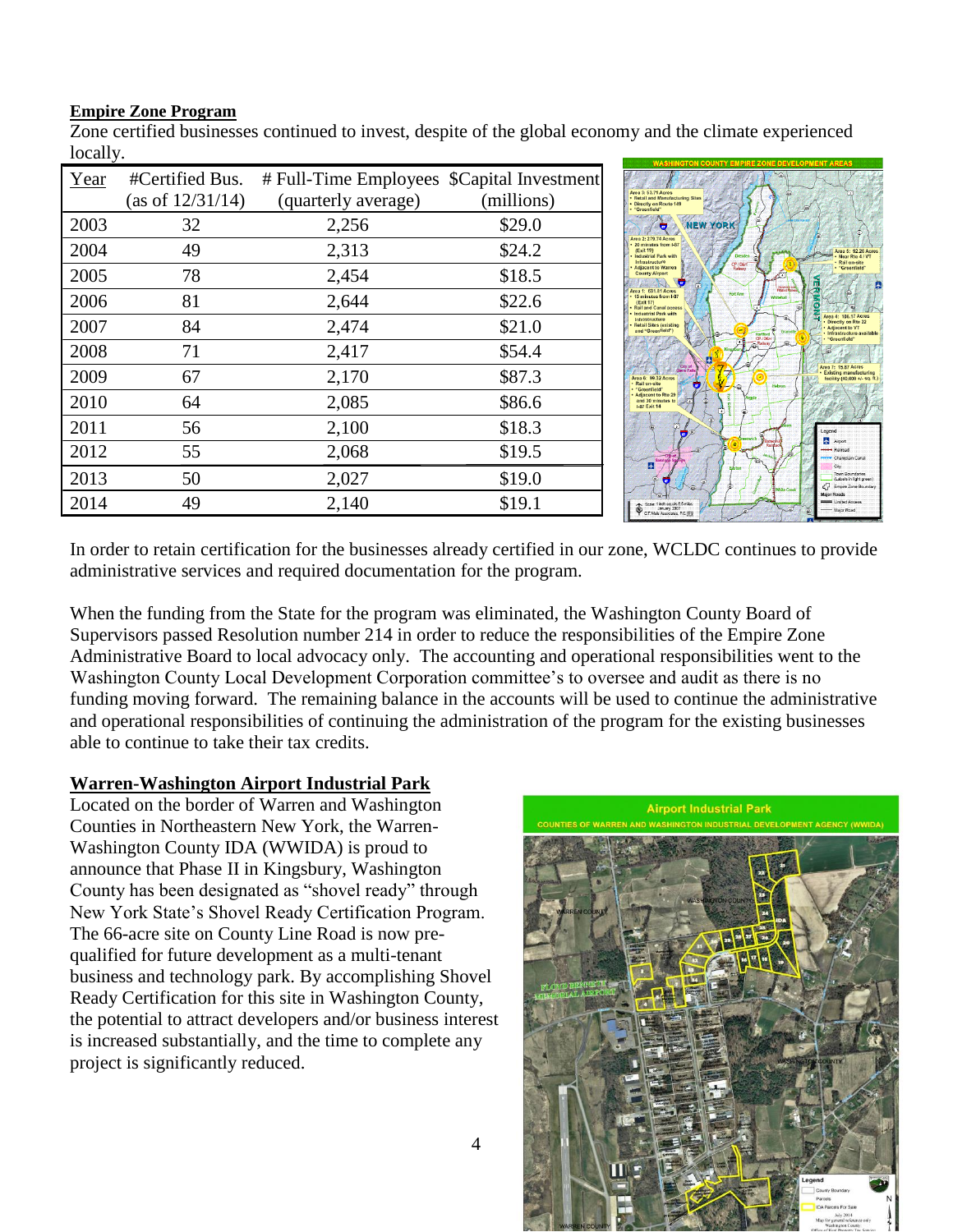Obtaining this Shovel Ready certification for the sites in Washington County couldn't come at a better time. With the increased volume of investment interests our County is receiving, having this valuable inventory with the process streamlined is certainly an advantage when competing to secure business expansions and/or a potential business re-location. We look forward to utilizing this certification to the fullest extent. If you're looking for a world-class setting within four hours of the Canadian, Boston and New York City Markets, the Airport Industrial Park is the place to be.

An hour north of Albany NY, the Industrial Park is adjacent to Floyd Bennett Memorial Airport; offering business customers a 5000' Primary and 4000' Secondary ILS runway, shuttle and limo services, hangar space that accommodate up to a Gulfstream IV; as well as concierge services. Nestled between the Adirondack and Green Mountains of New York and Vermont, the Airport Industrial

Park is centrally located to serve and distribute throughout the Northeast. The park offers shovel ready sites served by municipal water and sewer, natural gas, fiber optic infrastructure and 3-Phase power. Current tenant operations include high-tech, medical device manufacturing, and custom trade operations.

Add your business to the mix of successful and thriving enterprises at the Airport Industrial Park and watch growth happen.

# ECONOMIC DEVELOPMENT INCENTIVES

- 485-b Property Tax Incentive program
- Excelsior Program
- Foreign Trade Zone
- PILOT opportunities
- Sales Tax Exemptions on new buildings and expansions
- Personalized assistance from bi-county economic development professionals
- Private/Public financing information, lending and incentive packages available.

# **Grants Administration**

There were no new grants awarded to or through the WCLDC in 2016. We continued to maintain and administer previously awarded grants.

We continued finding opportunities for our businesses to be awarded grant opportunities for equipment upgrades or even major expansions for their businesses is a priority. We'll be proactively going after funding for Infrastructure and Broadband projects; identifying any and all resources that help us retain existing companies while identifying and securing programs that help us recruit new business.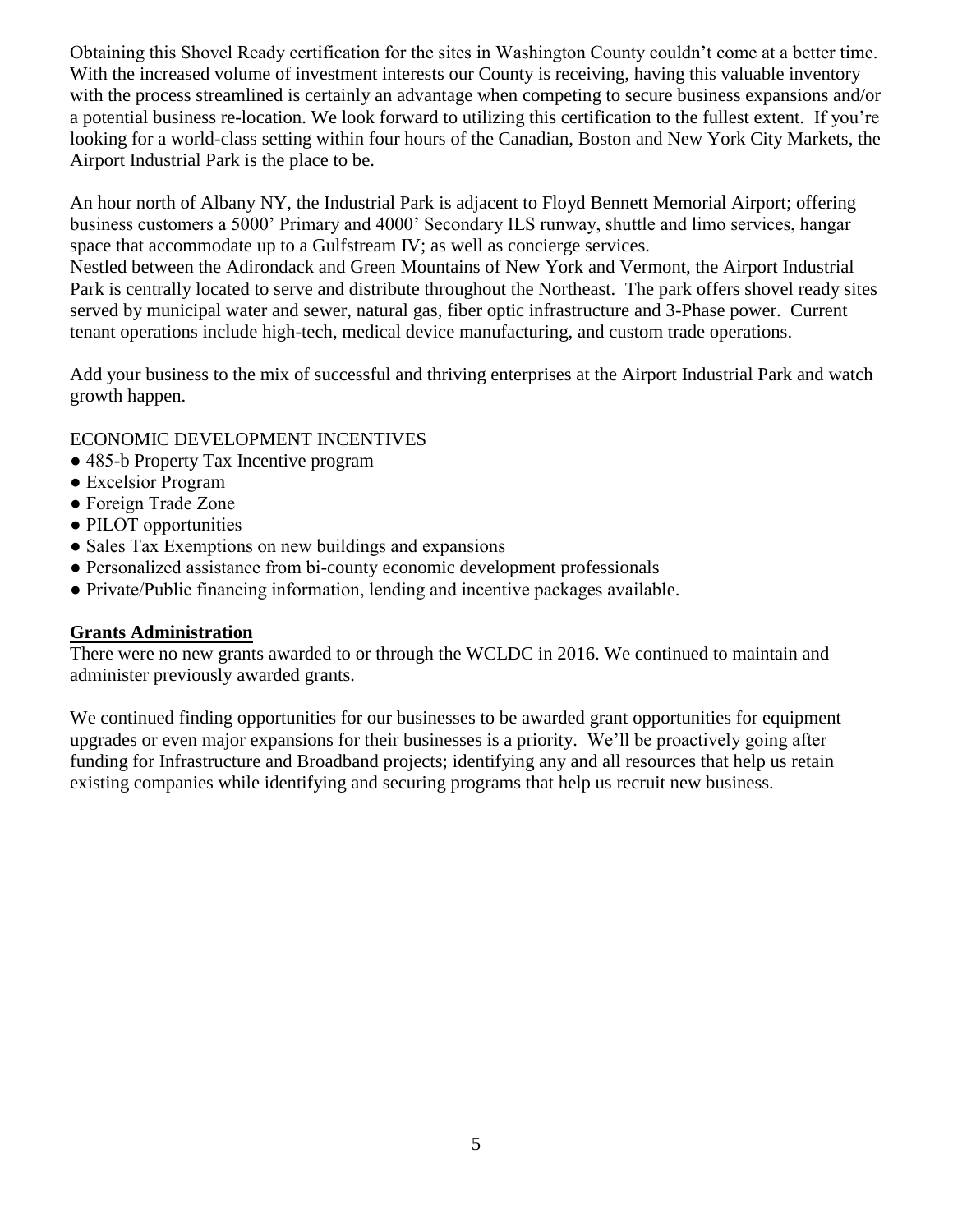# **Financial Situation**

# WASHINGTON COUNTY LOCAL DEVELOPMENT CORPORATION<br>STATEMENT OF ACTIVITIES<br>YEAR ENDED DECEMBER 31, 2016

| <b>REVENUES</b>                               | Income<br>After<br>Closeout | Intermediary<br>Relending<br>Program | <b>RBEG</b><br>Grant | Empire<br>Zone | <b>CDBG</b><br>Grant | Unrestricted    | <b>Total</b>     |  |
|-----------------------------------------------|-----------------------------|--------------------------------------|----------------------|----------------|----------------------|-----------------|------------------|--|
| Interest on Loans                             | \$10,128.00                 | 9,752.00<br>S                        | \$                   | \$             | 6,825.00<br>S        | 133,551.00<br>S | 160.256.00<br>\$ |  |
| <b>Interest on Time Deposits</b>              |                             | 80                                   |                      |                | 2                    | 1,198           | 1,280            |  |
| <b>Contributions/Grants</b>                   |                             |                                      |                      |                | 337,000              | 80,000          | 417,000          |  |
| <b>Origination Fees</b>                       |                             |                                      |                      |                |                      | 18,612          | 18,612           |  |
| Events                                        |                             |                                      |                      |                |                      | 2.540           | 2,540            |  |
| <b>RBEG Grant Reimbursement</b>               |                             |                                      |                      |                |                      | 450             | 450              |  |
| Net assets released from Unrestricted Income  | (21,650)                    |                                      |                      |                |                      | 21,650          |                  |  |
| <b>Total Revenues</b>                         | (11, 522)                   | 9,832                                |                      |                | 343,827              | 258,001         | 600,138          |  |
| <b>EXPENDITURES</b>                           |                             |                                      |                      |                |                      |                 |                  |  |
| Salaries & Wages                              |                             |                                      |                      |                | 11,147               | 51.924          | 63,071           |  |
| <b>Payroll Taxes</b>                          |                             |                                      |                      |                | 853                  | 4.448           | 5,301            |  |
| <b>Fringe Benefits</b>                        |                             |                                      |                      |                |                      | 20.564          | 20,564           |  |
| <b>Professional Fees</b>                      |                             |                                      |                      |                |                      | 17,889          | 17,889           |  |
| <b>Interest Expense</b>                       |                             | 1,477                                |                      |                |                      |                 | 1,477            |  |
| <b>Insurance</b>                              |                             |                                      |                      |                |                      | 2,152           | 2,152            |  |
| <b>Office Expense</b>                         |                             |                                      |                      |                |                      | 1,588           | 1,588            |  |
| Marketing and Advertising                     |                             |                                      |                      |                |                      | 8.633           | 8,633            |  |
| <b>Meeting Expense</b>                        |                             |                                      |                      |                |                      | 803             | 803              |  |
| <b>Miscellaneous</b>                          |                             |                                      |                      |                |                      | 496             | 496              |  |
| <b>CDBG Grant Expenses</b>                    |                             |                                      |                      |                | 162,500              |                 | 162,500          |  |
| <b>Bad Debt Expense (Recovery)</b>            | (650)                       |                                      |                      |                |                      | 9,887           | 9,237            |  |
| <b>Total Expenditures</b>                     | (650)                       | 1,477                                |                      |                | 174,500              | 118,384         | 293,711          |  |
| Excess (Deficit) of Revenue Over Expenditures | (10, 872)                   | 8,355                                |                      |                | 169,327              | 139,617         | 306,427          |  |
| Fund Equity - Beginning of Year               | 230,763                     | 148,463                              | 36,088               | 510            |                      | 3,847,753       | 4,263,577        |  |
| Fund Euity - End of Year                      | 219,891                     | 156,818                              | 36,088               | 510            | 169,327              | 3,987,370       | 4,570,004        |  |

# WASHINGTON COUNTY LOCAL DEVELOPMENT CORPORATION<br>STATEMENT OF FINACIAL POSITION<br>YEAR ENDED DECEMBER 31, 2016

|                                                                   | <b>Restricted</b> |                             |   |                           |   |                      |    |                |                      |         |   |              |         |              |
|-------------------------------------------------------------------|-------------------|-----------------------------|---|---------------------------|---|----------------------|----|----------------|----------------------|---------|---|--------------|---------|--------------|
| <b>ASSETS</b>                                                     |                   | Income<br>After<br>Closeout |   | Intermediary<br>Relending |   |                      |    |                | <b>CDBG</b><br>Grant |         |   |              |         |              |
|                                                                   |                   |                             |   |                           |   | <b>RBEG</b><br>Grant |    | Empire<br>Zone |                      |         |   | Unrestricted |         | <b>Total</b> |
|                                                                   |                   |                             |   | Program                   |   |                      |    |                |                      |         |   |              |         |              |
| <b>Current Assets:</b>                                            |                   |                             |   |                           |   |                      |    |                |                      |         |   |              |         |              |
| Cash-Checking                                                     | S                 |                             | s | 7,074                     | S | 7,734                | S  | 510            | S                    | 10,826  | s | 962,315      | S       | 988,459      |
| Cash - Time Deposit                                               |                   |                             |   | 22,000                    |   |                      |    |                |                      |         |   | 400,455      |         | 422,455      |
| <b>Accounts Receivable</b>                                        |                   |                             |   | ÷.                        |   |                      |    |                |                      |         |   | 1,291        |         | 1,291        |
| Current Portion, Loans Receivable                                 |                   | 12,580                      |   | 42,495                    |   |                      |    |                |                      | 12,572  |   | 410,273      |         | 477,920      |
| Current Portion, Lease Payments Receivable                        |                   |                             |   | ä,                        |   | 5,155                |    |                |                      |         |   |              |         | 5,155        |
| <b>USDA Receivable</b>                                            |                   |                             |   |                           |   |                      |    |                |                      |         |   |              |         |              |
| Interest Receivable                                               |                   | 950                         |   | 1,138                     |   | ٠                    |    |                |                      | 1,934   |   | 22,808       |         | 26,830       |
| <b>Total Current Assets</b>                                       |                   | 13,530                      |   | 72,707                    |   | 12,889               |    | 510            |                      | 25,332  |   | 1,797,142    |         | 1,922,110    |
| Other Assets:                                                     |                   |                             |   |                           |   |                      |    |                |                      |         |   |              |         |              |
| Loans receivable, net of current portion                          |                   | 208,423                     |   | 244,483                   |   |                      |    |                |                      | 143,995 |   | 2,200,779    |         | 2,797,680    |
| Allowance for Doubtful Accounts                                   |                   | (2,062)                     |   | (22,000)                  |   |                      |    |                |                      |         |   | (10, 551)    |         | (34, 613)    |
| Lease Payments Receivable, net of current portion                 |                   | ٠                           |   | ٠                         |   | 23,199               |    | ٠              |                      |         |   |              |         | 23,199       |
|                                                                   |                   | 206,361                     |   | 222,483                   |   | 23.199               |    | ÷.             |                      | 143,995 |   | 2.190.228    |         | 2,786,266    |
| <b>Total Assets</b>                                               |                   | 219,891                     |   | 295,190                   |   | 36,088               |    | 510            |                      | 169,327 |   | 3,987,370    |         | 4,708,376    |
|                                                                   |                   |                             |   |                           |   |                      |    |                |                      |         |   |              |         |              |
| <b>LIABILITIES AND FUND EQUITY</b><br><b>Current Liabilities:</b> |                   |                             |   |                           |   |                      |    |                |                      |         |   |              |         |              |
| <b>Accounts Payable</b>                                           |                   |                             |   |                           |   |                      |    |                |                      |         |   |              |         |              |
| <b>Current Portion of Loan Pavable</b>                            |                   | ٠                           |   | 10.951                    |   |                      |    |                |                      |         |   |              |         | 10.951       |
| <b>Total Current Liabilities</b>                                  |                   | ä,                          |   | 10,951                    |   | $\ddot{\phantom{1}}$ |    |                |                      |         |   |              |         | 10.951       |
| Long-Term Liabilities:                                            |                   |                             |   |                           |   |                      |    |                |                      |         |   |              |         |              |
| Long Term Loan Payable, net of current portion                    |                   | ۰                           |   | 127,421                   |   |                      |    |                |                      |         |   |              |         | 127,421      |
| <b>Total Long term Liabilities</b>                                |                   |                             |   | 127,421                   |   |                      |    |                |                      |         |   |              |         | 127,421      |
|                                                                   |                   |                             |   |                           |   |                      |    |                |                      |         |   |              |         |              |
| <b>Total Liabilities</b>                                          |                   |                             |   | 138,372                   |   |                      |    |                |                      |         |   |              |         | 138,372      |
|                                                                   |                   | 219.891                     |   | 156,818                   |   | 36,088               |    | 510            |                      | 169.327 |   | 3,987,370    |         | 4,570,004    |
| <b>Fund Equity</b>                                                |                   |                             |   |                           |   |                      |    |                |                      |         |   |              |         |              |
| <b>Total Liabilities and Fund Equity</b>                          | s                 | 219,891                     | s | 295,190                   | S | 36,088               | \$ | 510            | S                    | 169,327 | s | 3,987,370    | \$<br>S | 4,708,376    |